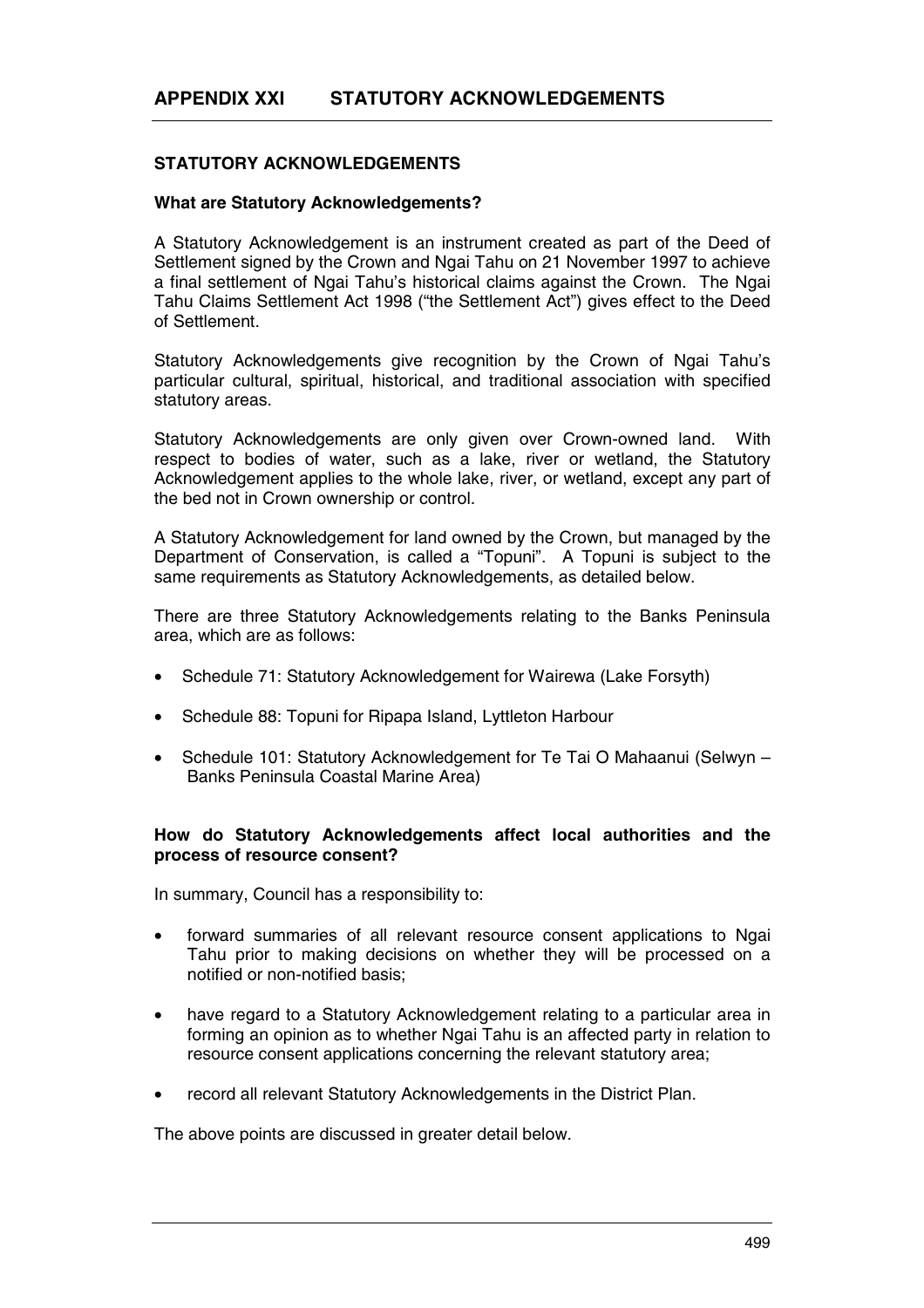### **a) Summaries of Applications**

Section 215 of the Settlement Act requires consent authorities to forward to Ngai Tahu a summary of any application received for resource consents for activities within, adjacent to, or impacting directly on any statutory area.

The summary must be sent to Ngai Tahu as soon as reasonably practicable after the local authority has received an application and prior to making any determination as to notification under sections 93 or 94 of the RMA. This must be within the 10 day timeframe for notification established under section 95.

## **b) Notification**

Section 208 of the Settlement Act requires consent authorities to have regard to Statutory Acknowledgements in forming an opinion as to whether Ngai Tahu may be adversely affected by the granting of a resource consent for activities within, adjacent to, or impacting directly on, the statutory area. This is in accordance with Sections 93 to 94C of RMA.

# **c) Recording Statutory Acknowledgements in the District Plan**

Section 220 of the Settlement Act requires that local authorities within the Ngai Tahu claim area must attach to the district plan information recording all Statutory Acknowledgements affecting statutory areas covered wholly or partly by the plan. This may be done by way of reference to the Settlement Act, or by setting out the Statutory Acknowledgements in full.

This appendix is therefore attached to the Banks Peninsula District Plan in accordance with Section 220 (1) of the Ngai Tahu Claims Settlement Act 1998.

# **Statutory Acknowledgements Relevant to the Banks Peninsula District**

# **SCHEDULE 71**

Statutory Acknowledgement for Wairewa (Lake Forsyth)

### **Statutory Area**

The statutory area to which this statutory acknowledgement applies is the Lake known as Wairewa (Lake Forsyth), the location of which is shown on Allocation Plan MD 45 (SO 19839).

### **Preamble**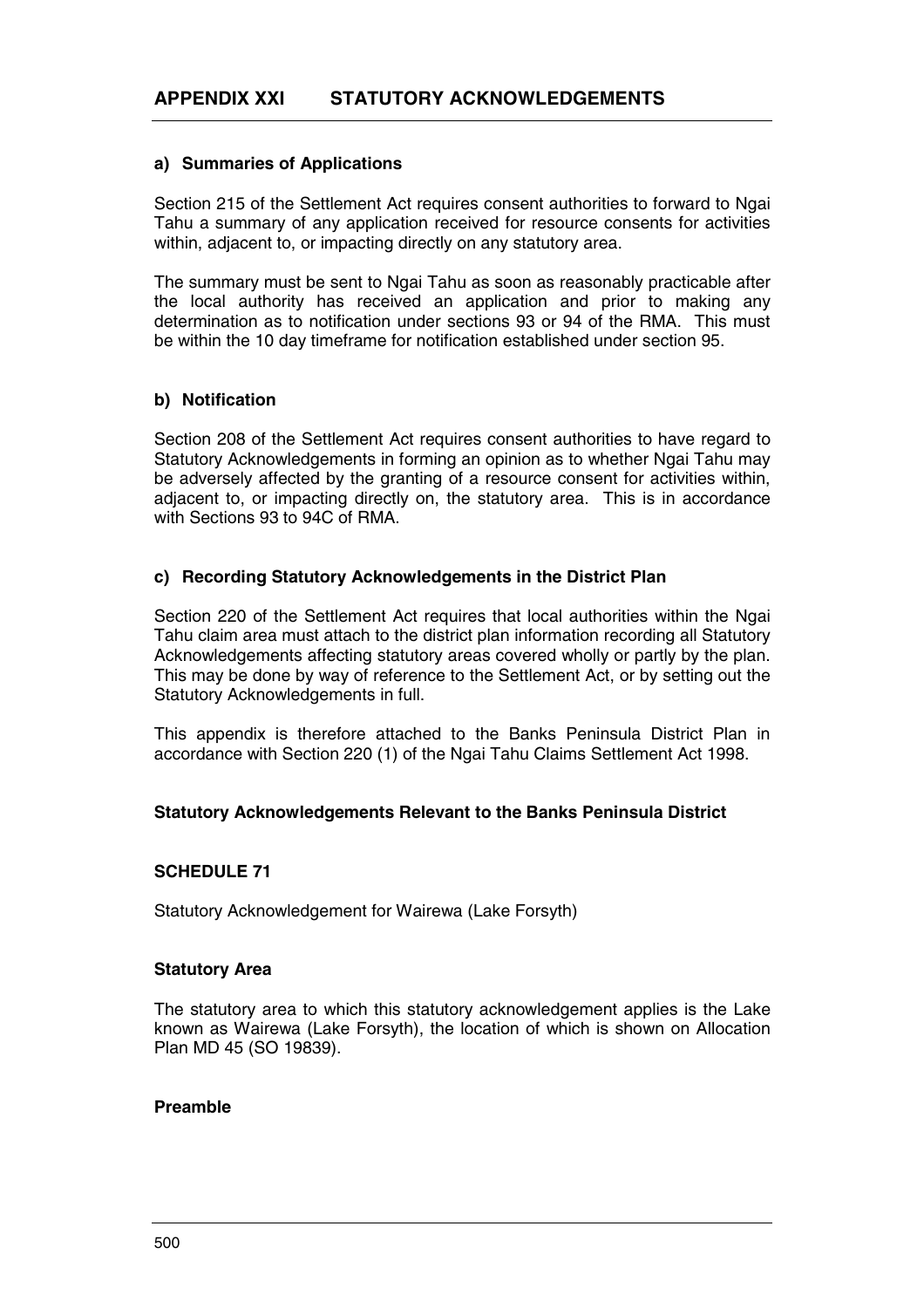Under sections 206, the Crown acknowledges Te Runanga o Ngai Tahu's statement of Ngai Tahu's cultural, spiritual, historic, and traditional association to Wairewa, as set out below.

## **Ngai Tahu Association with Wairewa**

Wairewa is one of the lakes referred to in the tradition of ``Nga Puna Wai Karikari o Rakaihautu'' which tells how the principal lakes of Te Wai Pounamu were dug by the rangatira (chief) Rakaihautu. Rakaihautu was the captain of the canoe, Uruao, which brought the tribe, Waitaha, to New Zealand. Rakaihautu beached his canoe at Whakatu (Nelson). From Whakatu, Rakaihautu divided the new arrivals in two, with his son taking one party to explore the coastline southwards and Rakaihautu taking another southwards by an inland route. On his inland journey southward, Rakaihautu used his famous ko (a tool similar to a spade) to dig the principal lakes of Te Wai Pounamu, including Wairewa.

There are place names connected with Wairewa which evoke earlier histories. One example is the mountain which Wairewa lies in the lee of, ``Te Upoko o Tahu Mataa''. This name refers to the Ngai Tahu ancestor Tahu Mataa who lived and fought in Hawkes Bay. Like many other lakes Wairewa was occupied by a taniwha called Tu Te Rakiwhanoa, whose origins stem back to the creation traditions.

For Ngai Tahu, traditions such as this represent the links between the cosmological world of the gods and present generations, these histories reinforce tribal identity and solidarity, and continuity between generations, and document the events which shaped the environment of Te Wai Pounamu and Ngai Tahu as an iwi.

The local hapu of this region is Ngati Irakehu. Irakehu was the descendant of Mako, the Ngai Tuhaitara chief who took Banks Peninsula with his cohort, Moki. Tradition has it that both Moki and Mako are buried near Wairewa. Poutaiki and Otungakau are two principal urupa associated with Wairewa. Urupa are the resting places of Ngai Tahu tupuna and, as such, are the focus for whanau traditions. These are places holding the memories, traditions, victories and defeats of Ngai Tahu tupuna, and are frequently protected by secret locations.

Wairewa has been used by the descendants of Rakaihautu ever since it was formed. It is famous for the tuna (eels) that it holds and which migrate out to the sea in the autumn months. Ngai Tahu gather here annually to take the tuna.

The tupuna had considerable knowledge of whakapapa, traditional trails and tauranga waka, places for gathering kai and other taonga, ways in which to use the resources of the lake, the relationship of people with the lake and their dependence on it, and tikanga for the proper and sustainable utilisation of resources. All of these values remain important to Ngai Tahu today.

The mauri of Wairewa represents the essence that binds the physical and spiritual elements of all things together, generating and upholding all life. All elements of the natural environment possess a life force, and all forms of life are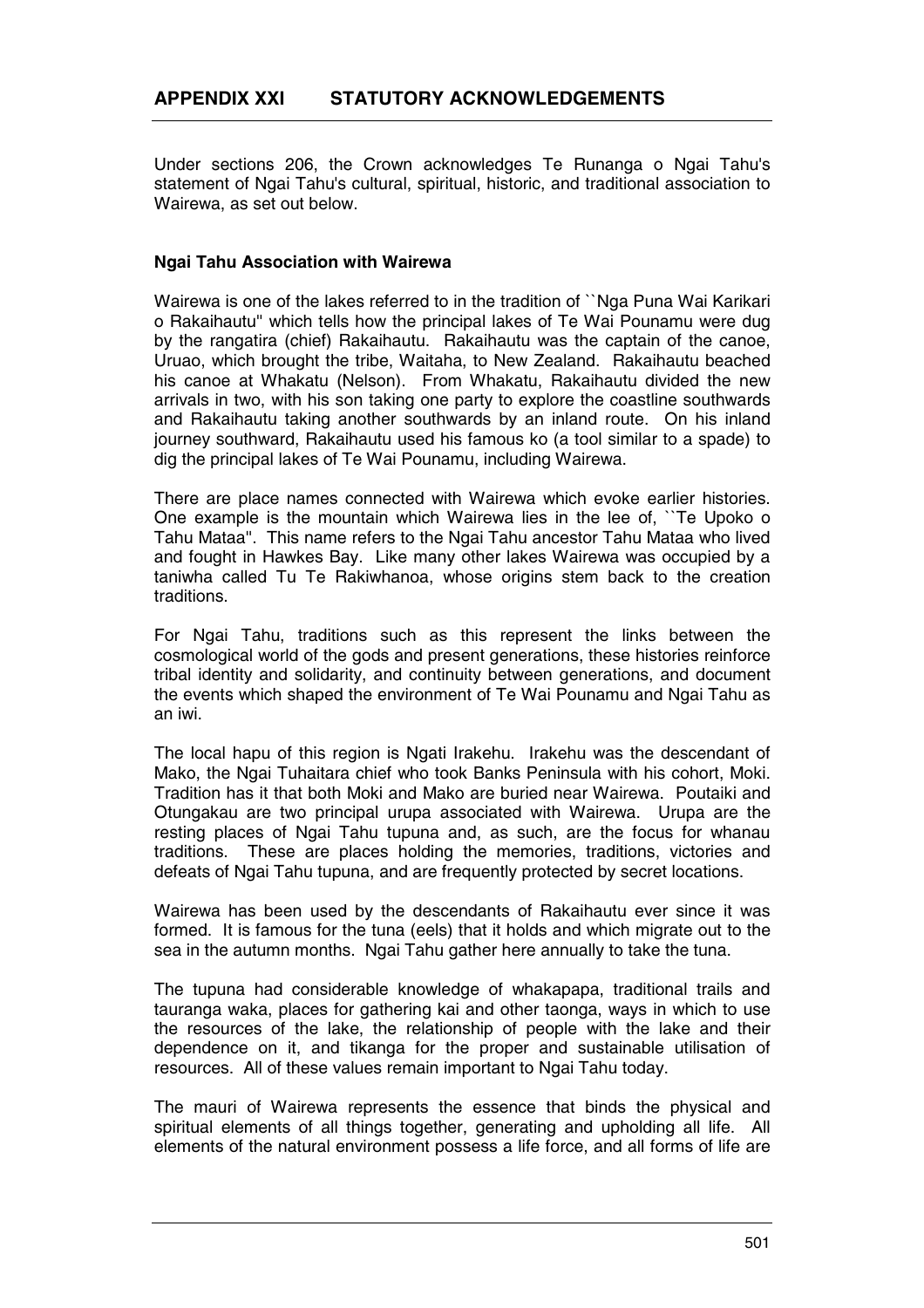related. Mauri is a critical element of the spiritual relationship of Ngai Tahu Whanui with the lake.

## **SCHEDULE 88**

Topuni for Ripapa Island, Lyttleton Harbour

### **DESCRIPTION OF AREA**

The area over which the Topuni is created is the area known as Ripapa Island Historic Reserve located in Whakaraupo (Lyttelton Harbour), as shown on Allocation Plan MS 29 (SO 19834).

### **Preamble**

Under section 239 (clause 12.5.3 of the deed of settlement), the Crown acknowledges Te Runanga o Ngai Tahu's statement of Ngai Tahu's cultural, spiritual, historic, and traditional values relating to Ripapa as set out below.

### **Ngai Tahu Values Relating to Ripapa**

Ripapa is significant to Ngai Tahu, particularly the runanga of Canterbury and Banks Peninsula, for its many urupa (burial places). Urupa are the resting places of Ngai Tahu tupuna (ancestors) and, as such, are the focus for whanau traditions. These are places holding the memories, traditions, victories and defeats of our tupuna, and are frequently protected by secret locations.

Ripapa was also a pa (fortress) of Taununu, a leading Ngai Tahu warrior prominent during the 1820s. Taununu was a Kaikoura chief who had decided to live at Kaiapoi. However, after settling at Kaiapoi, Taununu saw that Ripapa was a better place to live, so he and his people moved on and settled on the island. Taununu fortified Ripapa Island to withstand attacks from tribes armed with muskets.

Taununu eventually became involved in an inter-tribal war and attacked a village at Te Taumutu. Because the Taumutu people were connected to the southern hapu of Ngai Tahu, a chieftainess and seer called Hine-Haaka was sent south from Te Taumutu to seek reinforcements. Tradition tells that when Hine-Haaka arrived at Ruapuke, near Stewart Island, she composed a song telling Taununu to weep as in the morning he would be killed. Hine-Haaka's kai oreore (a chant that curses) ran thus:

Taununu of Bank's Peninsula

Weep for yourself

On the morning your bones will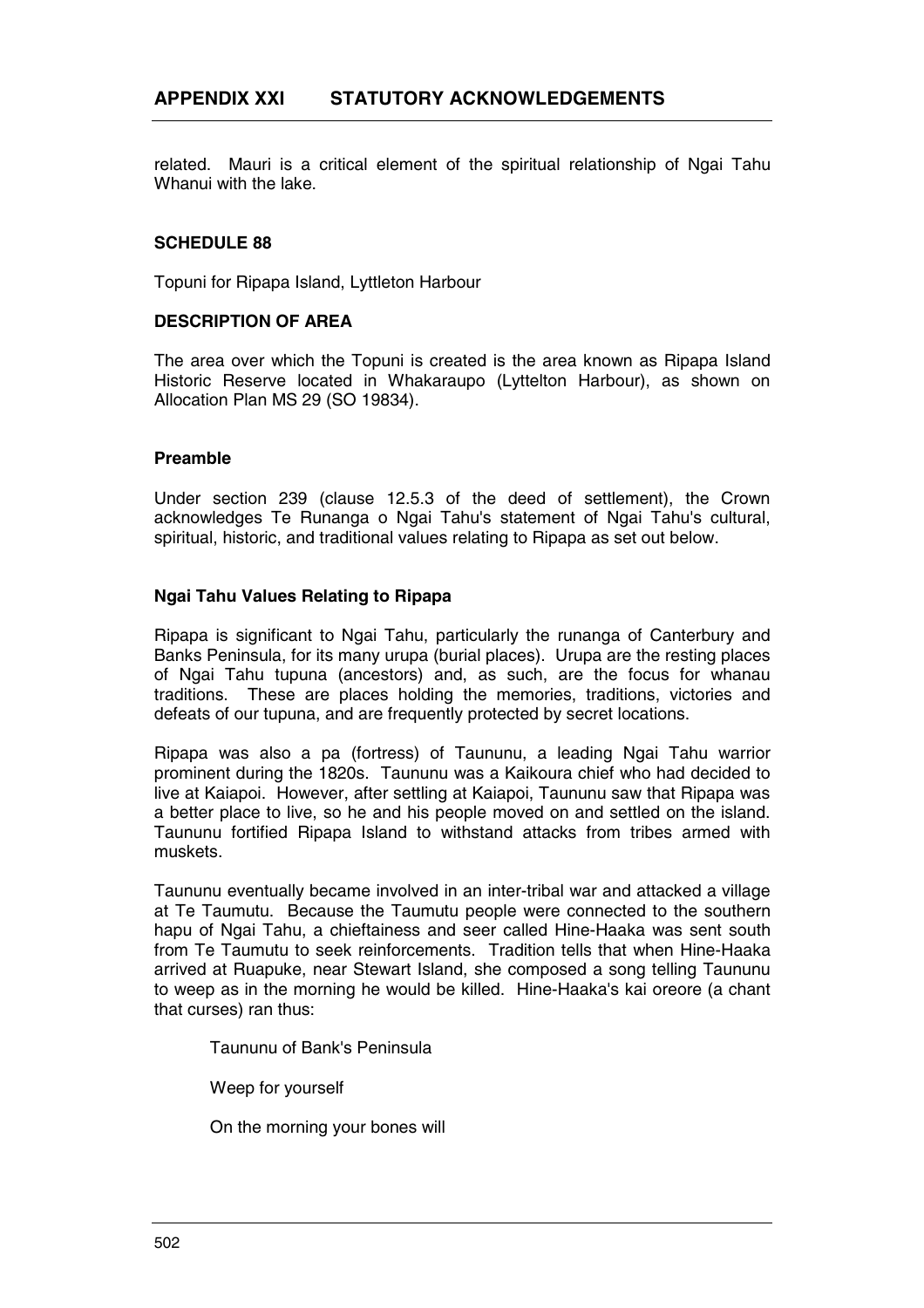be transformed into fishhooks

To be used in my fishing grounds to the South

This is my retaliation, an avenging

for your attacks

All I need is one fish to take my bait.

Taununu's pa was attacked from both sea and land by an alliance of related hapu from Southland, Otago and Kaiapoi. Hine-Haaka's vision was proved right. Taununu managed to escape this attack, but was later killed at Wairewa (Little River).

To end the hostilities between the two regions, the southern chiefs arranged for the daughter of Hine-Haaka, Makei Te Kura, to marry into one of the families of Rapaki Ngai Tahu. This union took place in the mid-1800s, and peace was cemented between Rapaki and Murihiku Ngai Tahu.

For Ngai Tahu, histories such as this represent the links and continuity between past and present generations, reinforce tribal identity and solidarity, and document the events which shaped Ngai Tahu as an iwi.

# **SCHEDULE 101**

Statutory Acknowledgement for Te Tai O Mahaanui (Selwyn – Banks Peninsula Coastal Marine Area)

# **Statutory Area**

The statutory area to which this statutory acknowledgement applies is Te Tai o Mahaanui (Selwyn — Banks Peninsula Coastal Marine Area), the Coastal Marine Area of the Selwyn — Banks Peninsula constituency of the Canterbury region, as shown on SO Plan 19407, Canterbury Land District as shown on Allocation Plan NT 505 (SO 19901).

## **Preamble**

Under section 313, the Crown acknowledges Te Runanga o Ngai Tahu's statement of Ngai Tahu's cultural, spiritual, historic, and traditional association to Te Tai o Mahaanui as set out below.

### **Ngai Tahu Association with Te Tai o Mahaanui**

The formation of the coastline of Te Wai Pounamu relates to the tradition of Te Waka o Aoraki, which foundered on a submerged reef, leaving its occupants,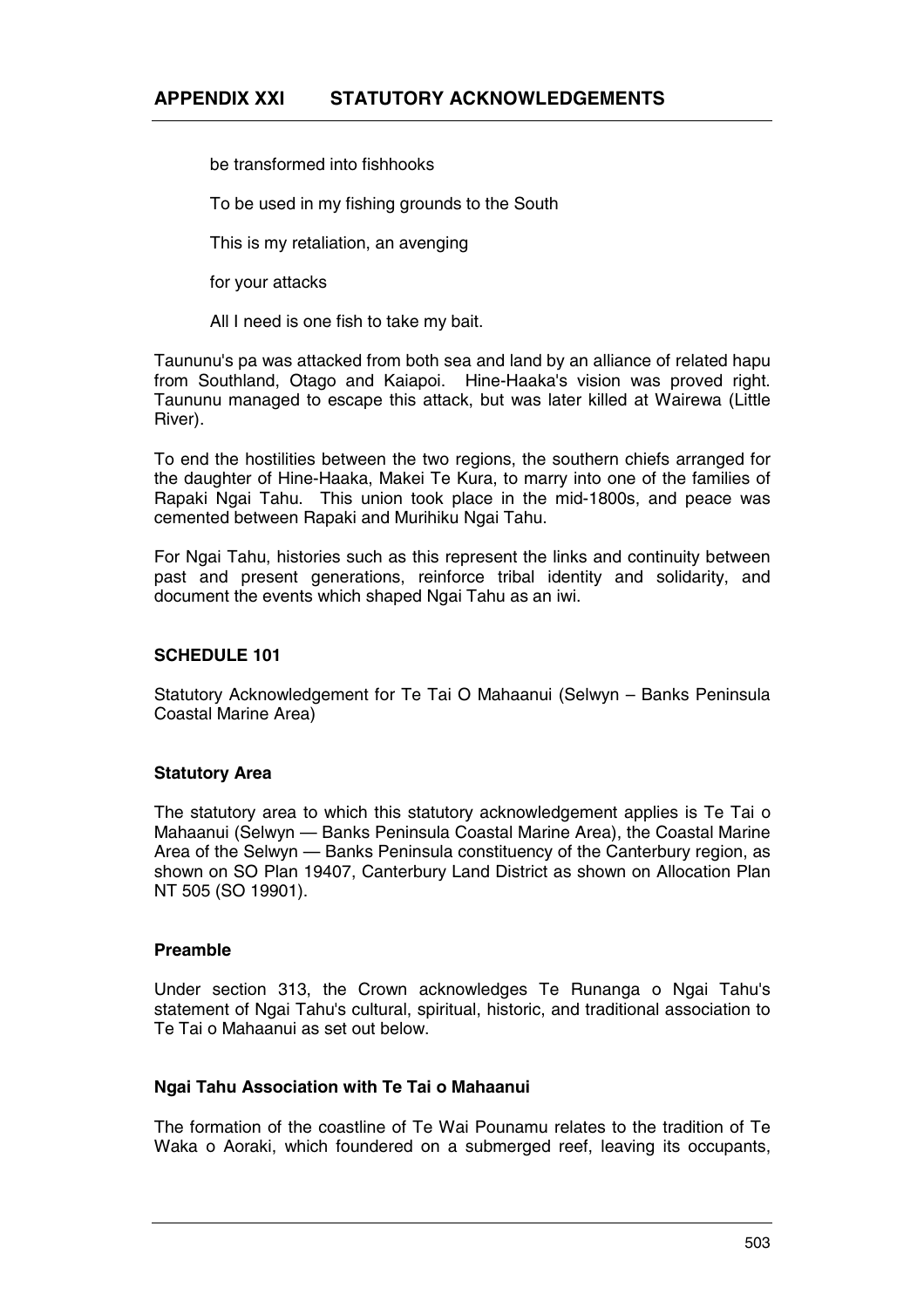Aoraki and his brothers, to turn to stone. They are manifested now in the highest peaks in the Ka Tiritiri o Te Moana (the Southern Alps). The bays, inlets, estuaries and fiords which stud the coast are all the creations of Tu Te Rakiwhanoa, who took on the job of making the island suitable for human habitation.

The naming of various features along the coastline reflects the succession of explorers and iwi (tribes) who travelled around the coastline at various times. The first of these was Maui, who fished up the North Island, and is said to have circumnavigated Te Wai Pounamu. In some accounts the island is called Te Waka a Maui in recognition of his discovery of the new lands, with Rakiura (Stewart Island) being Te Puka a Maui (Maui's anchor stone). A number of coastal place names are attributed to Maui, particularly on the southern coast.

There are a number of traditions relating to Te Tai o Mahaanui. One of the most famous bays on the Peninsula is Akaroa, the name being a southern variation of the word ``Whangaroa''. The name refers to the size of the harbour. As with all other places in the South Island, Akaroa placenames recall the histories and traditions of the three tribes which now make up Ngai Tahu Whanui: Waitaha, Ngati Mamoe and Ngai Tahu.

Waitaha traditions tell that after Rakaihautu had dug the southern lakes with his ko (a tool similar to a spade)—Tuwhakaroria—he and his son, Rokohouia, returned to Canterbury with their people. On the return, Rakaihautu buried his ko (a tool similar to a spade) on a hill overlooking the Akaroa harbour. That hill was called Tuhiraki (Bossu). Rakaihautu remained in this region for the rest of his life.

For Ngai Tahu, traditions such as these represent the links between the cosmological world of the gods and present generations. These histories reinforce tribal identity and solidarity, and continuity between generations, and document the events which shaped the environment of Te Wai Pounamu and Ngai Tahu as an iwi.

Because of its attractiveness as a place to establish permanent settlements including pa (fortified settlements), the coastal area was visited and occupied by Waitaha, Ngati Mamoe and Ngai Tahu in succession, who through conflict and alliance, have merged in the whakapapa (geneology **[**sic: genealogy**]**) of Ngai Tahu Whanui. Battle sites, urupa and landscape features bearing the names of tupuna (ancestors) record this history. Prominent headlands, in particular, were favoured for their defensive qualities and became the headquarters for a succession of rangatira and their followers.

Ngai Tahu connections to Akaroa came after the settling of Kaiapoi Pa in North Canterbury. Akaroa harbour was soon allocated to a number of chiefs by Turakautahi of Kaiapoi. One chief, Te Ruahikihiki, settled at Whakamoa near the Akaroa Heads at the south east end of the harbour. Te Ruahikihiki fell in love with the elder sister of his wife, Hikaiti. As it was customary at that time for chiefs to have several wives, Te Ruahikihiki took the elder sister, Te Ao Taurewa, as his wife.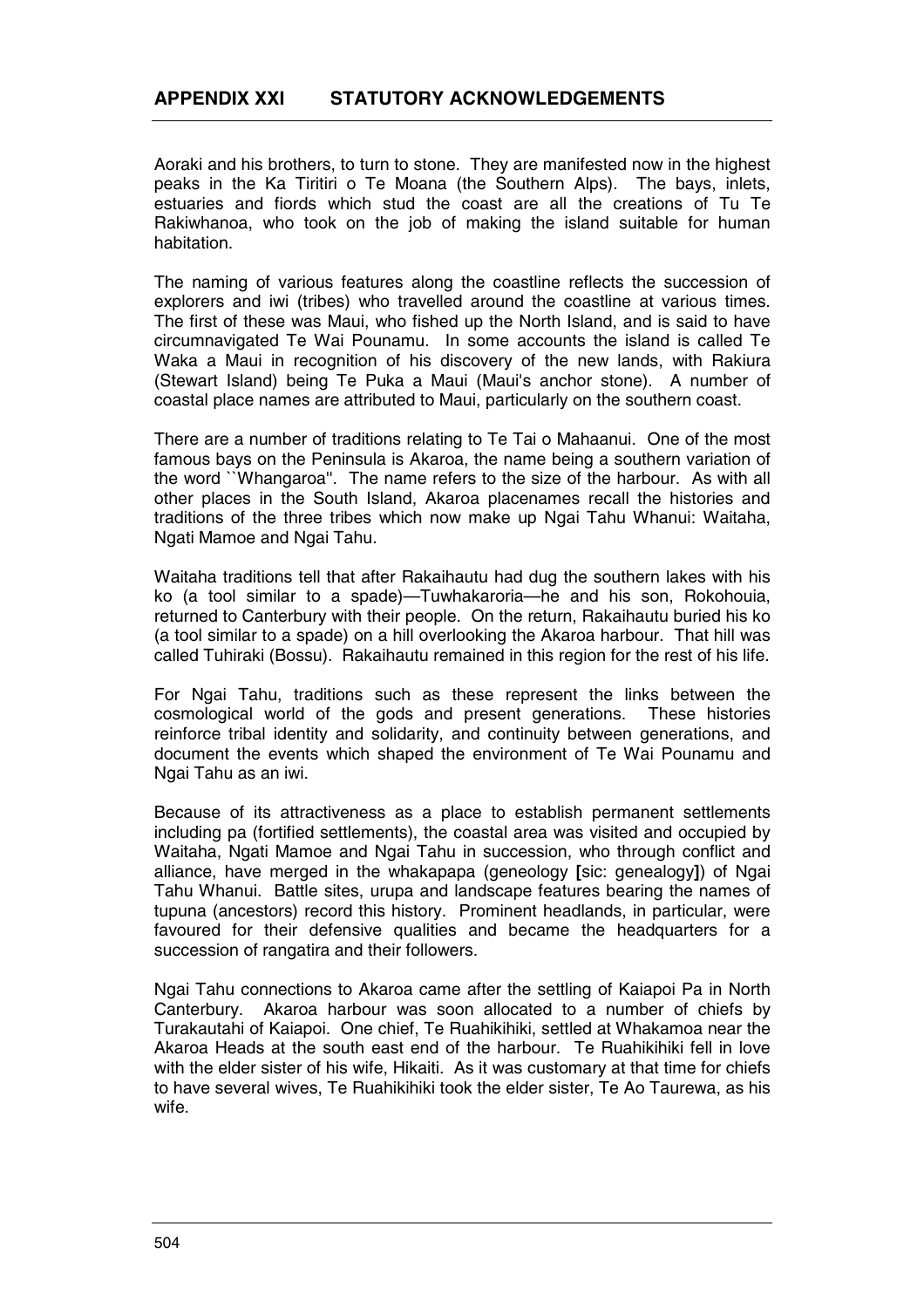Hikaiti fell into a deep depression and resolved to kill herself. She arose early in the morning, combed her hair and wrapped her cloak tightly around herself. She went to the edge of the cliff where she wept, greeted the land and the people of her tribe. With her acknowledgements made, she cast herself over the cliff where she was killed on the rocks. The body remained inside the cloak she had wrapped around herself. This place became known as Te Tarere a Hikaiti (the place where Hikaiti leapt). After a long period of lamentation, Te Ruahikihiki and his people moved to the south end of Banks Peninsula to Te Waihora (Lake Ellesmere).

Another one of the senior chiefs within the Akaroa harbour was Te Ake whose hapu was Ngai Tuhaitara. Otokotoko was claimed by Te Ake when he staked his tokotoko (staff) at that end of the bay. Te Ake's daughter, Hine Ao, is now represented as a taniwha that dwells with another taniwha, Te Rangiorahina, in a rua (hole) off Opukutahi Reserve in the Akaroa Harbour. Hine Ao now carries the name Te Wahine Marukore. These taniwha act as (kaitiaki) guardians for local fisherman.

The results of the struggles, alliances and marriages arising out of these migrations were the eventual emergence of a stable, organised and united series of hapu located at permanent or semi-permanent settlements along the coast, with a **[**sic: an**]** intricate network of mahinga kai (food gathering) rights and networks that relied to a large extent on coastal resources.

The whole of the coastal area offered a bounty of mahinga kai, including a range of kaimoana (sea food); sea fishing; eeling and harvest of other freshwater fish in lagoons and rivers; marine mammals providing whale meat and seal pups; waterfowl, sea bird egg gathering and forest birds; and a variety of plant resources, including harakeke (flax), fern and ti root.

The coast was also a major highway and trade route, particularly in areas where travel by land was difficult. Travel by sea between settlements and hapu was common, with a variety of different forms of waka, including the southern wake hunua (double-hulled canoe) and, post-contact, whale boats plying the waters continuously. Hence tauranga waka occur up and down the coast in their hundreds and wherever a tauranga waka is located there is also likely to be a nohoanga (settlement), fishing ground, kaimoana resource, rimurapa (bull kelp) with the sea trail linked to a land trail or mahinga kai resource. The tupuna had a huge knowledge of the coastal environment and weather patterns, passed from generation to generation. This knowledge continues to be held by whanau and hapu and is regarded as taonga. The traditional mobile lifestyle of the people led to their dependence on the resources of the coast.

Numerous urupa are being exposed or eroded at various times along much of the coast. Water burial sites on the coast, known as waiwhakaheketupapaku, are also spiritually important and linked with important sites on the land. Places where kaitangata (the eating of those defeated in battle) occurred are also wahi tapu. Urupa are the resting places of Ngai Tahu tupuna and, as such, are the focus for whanau traditions. These are places holding the memories, traditions, victories and defeats of Ngai Tahu tupuna, and are frequently protected in secret locations.